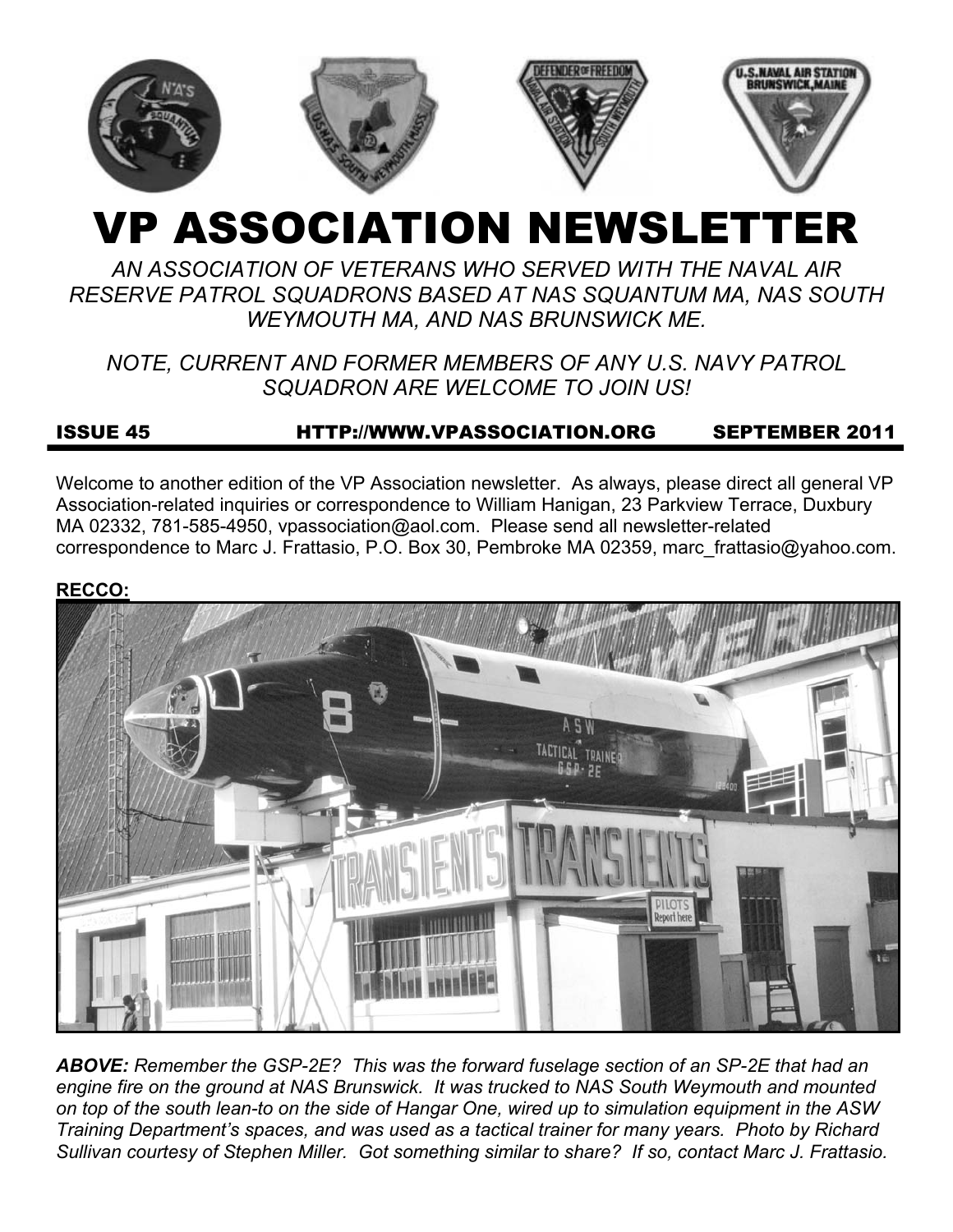# **FINAL FLIGHTS:**

Sadly, since the last newsletter we lost Ed MacFawn, Francis Macintire, Walter O'Connell, and Robert Shelton. Ed served with VP-92 while Walter and Robert were with VP-911 and VP-92. Francis was an active duty TAR on the VP and VR Line at Squantum and South Weymouth. All will be missed, but especially "Okie", who was such an active member of this group. Some of Walter and Francis' USNR memoirs have been preserved in the "sea story" books produced as fund-raisers for the VP Association. Go to the "geedunk" page on our web site at www.vpassociation.org for details.

# **THE VP ASSOCIATION ANNUAL REUNION:**

This is your final reminder about the VP Association annual reunion banquet, which will be held at the Officer's Club at Hanscom AFB in Bedford, MA on Saturday September 17<sup>th</sup> from 1200 to 1700. The buffet style banquet costs \$40 per person and a reservation form is on the last page of the newsletter.

Attendance is limited, reservations are required in advance, and will be taken on a first-come first served basis. Tickets will not be sold at the door. Please mail your reservation in as soon as you can to prevent possible disappointment and so we can tell the caterer how many people to expect. Note, although dress is officially CASUAL for the reunion, in honor of the Centennial of Naval Aviation (CONA) being celebrated by the Navy throughout 2011 we are STRONGLY ENCOURAGING all veterans and current military to wear a uniform (whatever you have) or flight suit this year if possible!

Hanscom AFB requires a military ID, active or retired, to be presented to the gate guards for entry under normal circumstances. If you do not have a military ID be sure to indicate this on the banquet reservation order form so your name can be added to the base's security access list for the reunion. All persons without a military ID will have to enter the base at the civilian gate, not the Hartwell gate. If you have any questions about this contact Bill Hanigan at 781-585-4950 or vpassociation@aol.com.

Anyone who wants to stay overnight should contact Hanscom AFB directly at 1-888-235-6343 for information regarding accommodations on the base or in the local area. Please try to get the word out about the reunion to as many of your old Squantum/SoWey/Brunswick reserve patrol squadron friends as possible. Don't assume that every former shipmate you're in contact with is affiliated with or aware of the VP Association. Guests, military or civilian, are also welcome to attend the reunion.

Tables will be available in a room adjacent to the banquet hall to display any memorabilia that you may wish to bring. If you have photos, cruise books, patches, caps, NATOPS manuals, or any other interesting Navy things that you'd like to show off please bring them with you. Your newsletter editor is bringing a portable scanner. If you have any NAS Squantum, South Weymouth, or Brunswick-related photos or slides please bring them so they can be scanned for the newsletter.

# **ADMIN FUND DONATIONS:**

The VP Association has no dues but contributions are welcome to help pay for printing and mailing newsletters to shipmates without e-mail. We'd like to thank Robert Connolly, Tom Carroll, Dave Childers, Jim Fitzgerald, Gene Forgit, Marc Frattasio (via Lulu Press), Martin Grillo, Bill Hanigan, Robert Hickock, Emil Holland, Paul Lapinski, Jim Loisou, Art Ricca, Harvey Shore, Fred Squires, and Herb Tallent for recent contributions to the admin fund. Please, if you have an e-mail address and are getting the newsletter via U.S. Mail then we don't have your e-mail address. If this is your situation, please contact Bill Hanigan as soon as possible so we can send your newsletter by e-mail.

#### **LOST CONTACT:**

We need current street or e-mail addresses (preferred) for Troy Boswell, Robert Calkin, Gary Cunningham, Tom Drapeau, Mike Fite, George Griffin, Dave Jarvis, Dan Johnson, Ray King, Fred Law, Louise Leavitt, Chris McGuire, Charles McKinnies, Mike McKinney, J. J. Miller, Rodney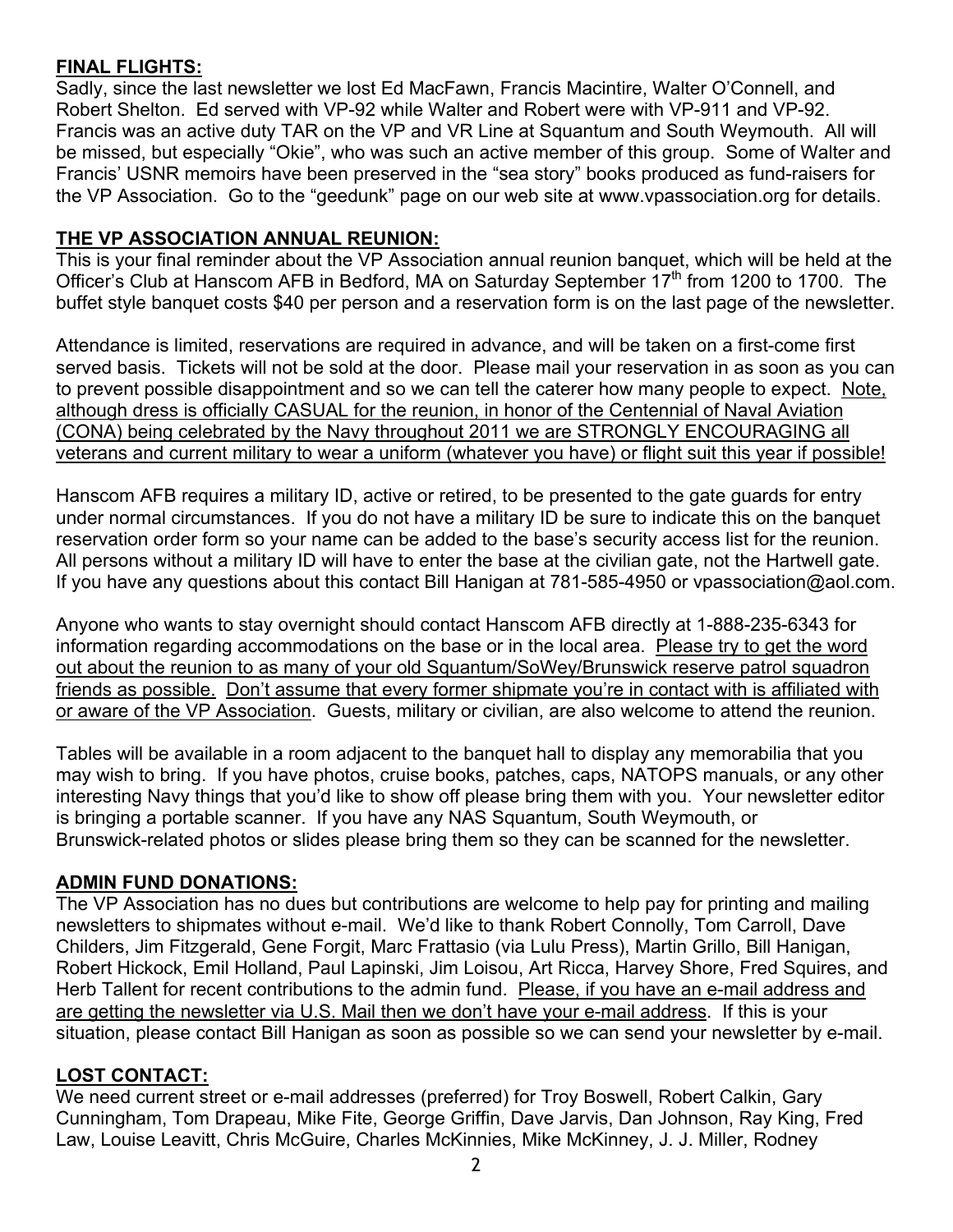Neibauer, Nick Nichols, J. J. Miller, Charles Musgrave, Mike Peluso, Mark Piscioneri, John Prichette, Jim Rose, Neil Rosenstraum, Richard Stanton, Julie Timmerick, Quin Trexler, Don Vestal, and Robert Wall. If you are in contact with any of these folks please ask them to contact Bill Hanigan ASAP.

#### **RECENT CHANGES OF ADDRESS:**

Robert Calkin 1900 Fairway Crossing Road Wylie, TX 75090

Steve Harris 550 Bowspirit Lane Longboat Key, FL 34228

Mike Mansfield 107 Spring Street Rockland, MA 02370 Bill Reardon 2231 Shaw Street Kingsport, TN 37600 Home 423-289-4116 Cell 386-801-2518

Please note new e-mail addresses for Robert Belcher (bassinbob@att.net), Mark Hausler (mhausler@maine.rr.com), Paul Lavache (bsidesx2@gmail.com), Richard Palombo (richard.palombo@cubist.com), and Wayne Thomas (stillhazegrayandunderway@gmail.com).

# **NEW MEMBERS:**

Regina Erpenbeck 24 Research Parkway Wallingford, CT 06492 203-949-3074 regina.x.erpenbeck@usps.gov VP-92

thefreemans@md.metrocast.net VP-10, CPRW-5

Rodney Lane 182 Lucerne Road Springfield, MA 01119 hornet47@verizon.net Kathy Quinn gtusnrme@gmail.com

Lucas Freeman 21520 Willis Wharf CT Lexington Park, MD 20653

Rocky Freeman hfreeman@wildblue.net VPU-1, NASB Air Ops

Jim Rose 2098 Blackwood Place Colorado Springs, CO rosefamily88@msn.com VP-44

Robert King 241 E. Main Street Freeport, OH 43973 reking4@frontier.com VP-1, VP-26, VP-44

Harold Styren 13 Pine Lane North Easton, MA 02356 508-238-3055 NAS Squantum, SoWey

Terry Trexler Trexler47.ta@hotmail.com

David Wright 4740 N. Cumberland Ave 367 Chicago, IL 60656 dave.pilot@gmail.com VP-11

# **A NOTE FROM MARC FRATTASIO (VP-MAU and VP-92):**



*ABOVE: Hangar One at SouthField (NAS South Weymouth) on 08/04. Photo by Marc J. Frattasio.* 

The V. Barletta Company, ironically the same civilian construction firm that built NAS South Weymouth during the Second World War, has been awarded a contract to demolish Hangar One and Hangar Two on "SouthField". A big chain link fence was recently erected around both structures and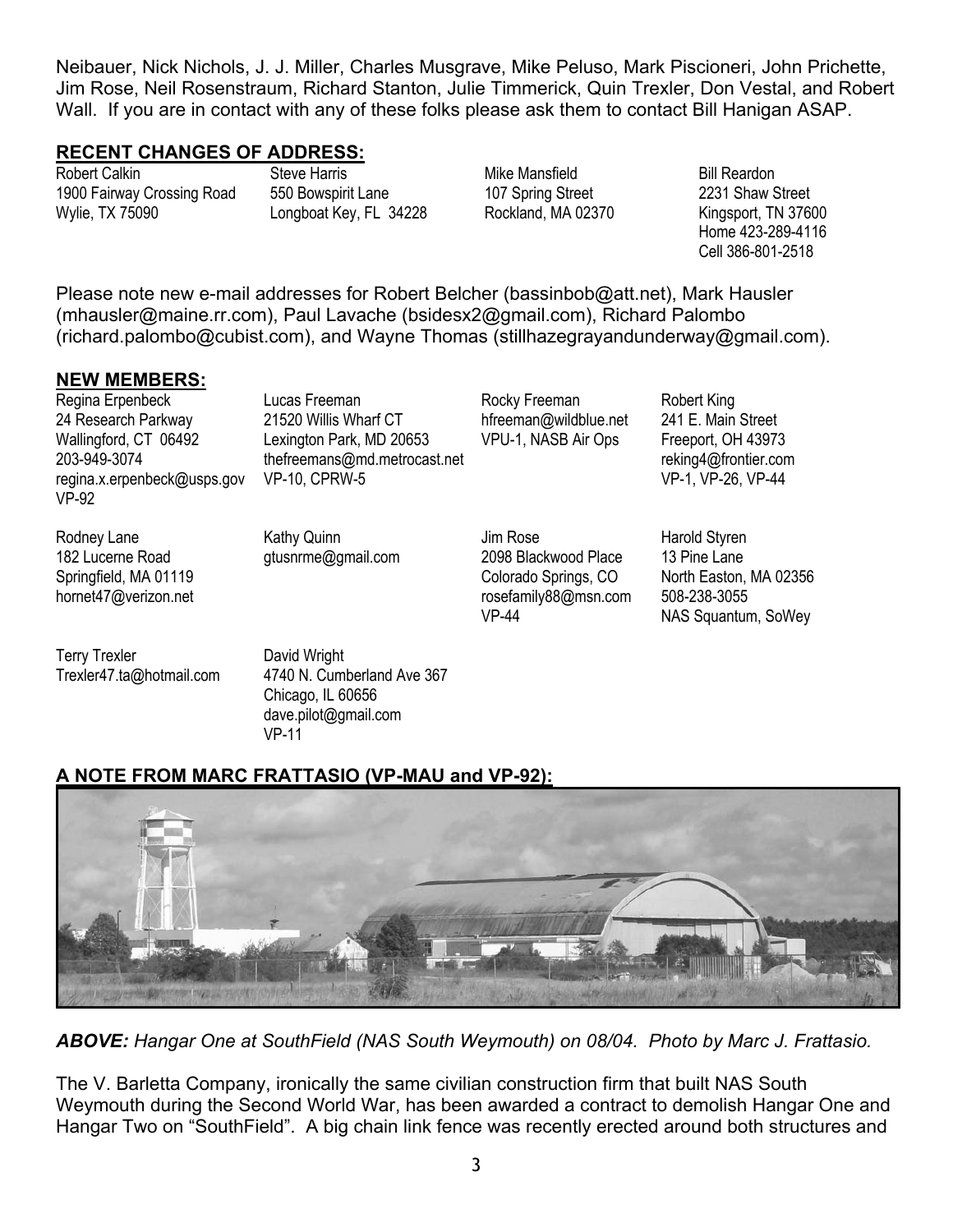demolition is supposed to start very soon. Also, the first new homes have been sold on the old base and four of them are currently occupied. The first two occupied homes are shown at left below. The photo at right shows additional new home construction on the base.



**A PHOTO FROM DICK SHAFNER (VP-92):**



Dick says, "I captured this picture of NAS South Weymouth today (June  $5<sup>th</sup>$ ) while on my way to Otis ANG base on Cape Cod. Thought people would like to see how the development was going". Dick is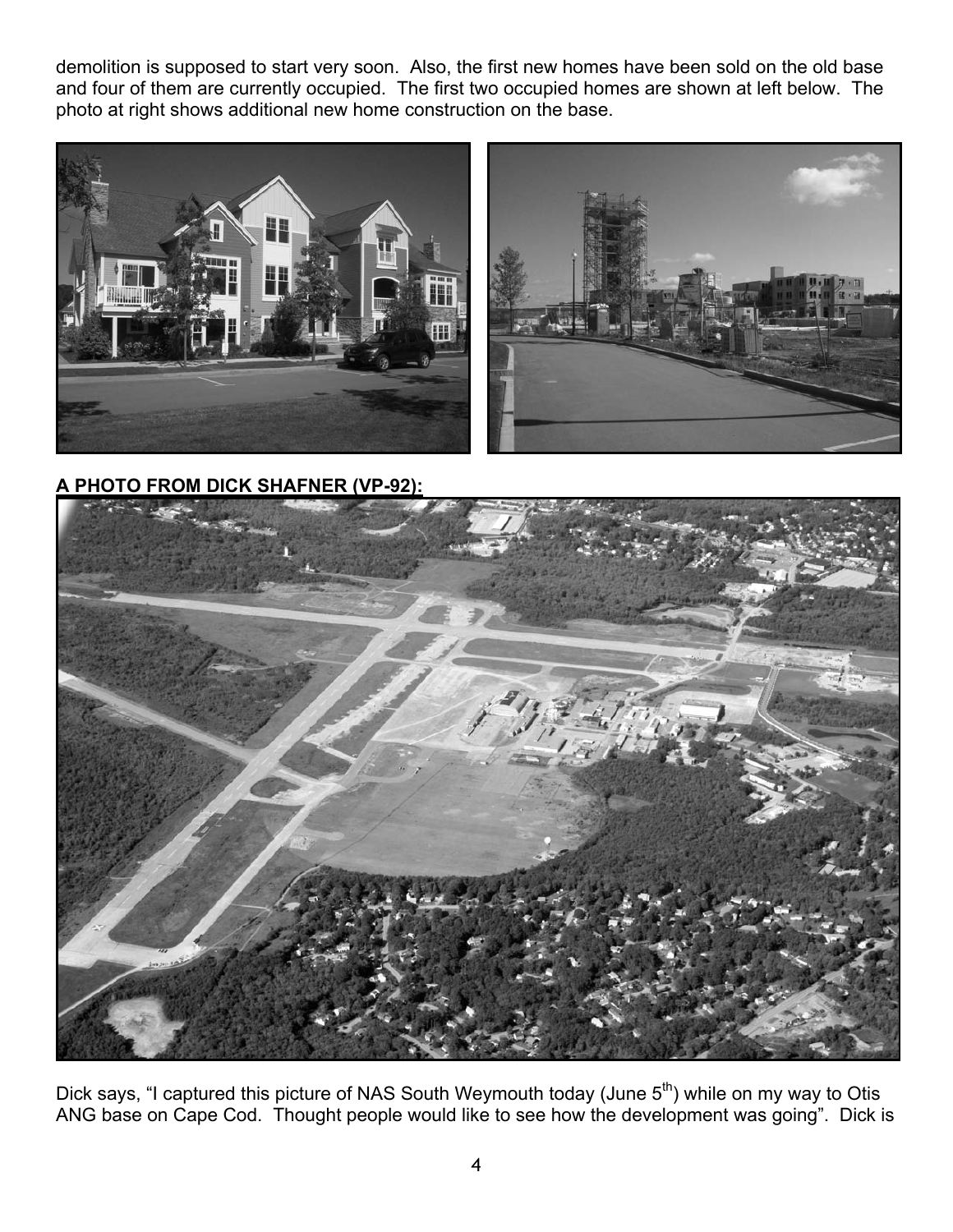now "drilling" in a no-pay status as a pilot with the Civil Air Patrol. Note the new home sites between the Hangar One aircraft parking ramp and Runway 08/26 and at the northern end of Runway 17/35.

# **A NOTE FROM MARK HAUSLER (VP-MAU and VP-92) REGARDING NAS BRUNSWICK:**

NAS Brunswick has closed! Save for a small "care taker" staff, and a few folks doing final cleanup (myself included), it is done. Tomorrow (June 1st) is the last working day for any official staff on the base. The computer network circuit will be shut down this weekend and Brunswick will go silent.

I was fortunate to attend the closing ceremony which was pretty well represented. I even saw Ken Winter, Paul Ziton, Rich Howard, Scott Baily, and John Williams there. VP-26 flew up 322 from JAX. Its looking it's age like the rest of us.

The base is eerily noiseless. It does have some life staring to sprout though. I hold out hope that businesses will come in a takeover. There is a USMC reserve building being built out near the old weapons compound, but it looks like that will be the only military presence going forward.

Well, as you can see in the picture of the sign (shown at right), the front gate is no longer manned. I rolled in Tuesday morning to find the sign on the gate door. My last day on site will be June  $14<sup>th</sup>$  when we ship out the last of the computers and the server farm gear.

Oh yeah, I all most forgot to tell you. I finally made something of my long association with the Navy. The Navy Exchange barbershop closed on May 10<sup>th</sup>. Can you guess who got the VERY LAST hair cut on the base??? Huh, can ya??? Yep, US Navy FCPON (98 to 03), AW1 Mark Hausler!



# **GERALD "DOC" HAYES RE-DEPLOYING TO WAR ZONE:**

CAPT Gerald "Doc" Hayes, formerly the popular flight surgeon for VP-92 through the latter years of the squadron's existence, will be deploying to the war zone again soon. We will provide contact information for CAPT Hayes, as was the case during his previous deployment, as soon as we get it.

# **JEFF TECH RETIRES:**

Jeff Tech, formerly a TAR with VP-92, retired recently as an AOCM after 30 years of active service.

# **NORTHWESTERN PATROL SQUADRONS REUNION:**

The VP-69 Association is hosting a reunion for patrol squadrons from the northwestern section of the country at NAS Whidbey Island in Oak Harbor, WA on October 14<sup>th</sup>, 15<sup>th</sup>, and 16<sup>th</sup>. For details check out the brochure at http://vp69.files.wordpress.com/2011/05/schedule-for-reunion-of-nw-vp-units.pdf.

# **PRIDE & PREJUDICE OVER CHINA'S AIRCRAFT CARRIER (The Nation 08/13):**

Beijing's low-key launch of its first aircraft carrier on Wednesday was aimed at allaying fears of the United States and regional neighbors over the vessel's impact on the balance of power in the Pacific. However, even Chinese officials admit the as-yet-unnamed craft remains a warship at its heart.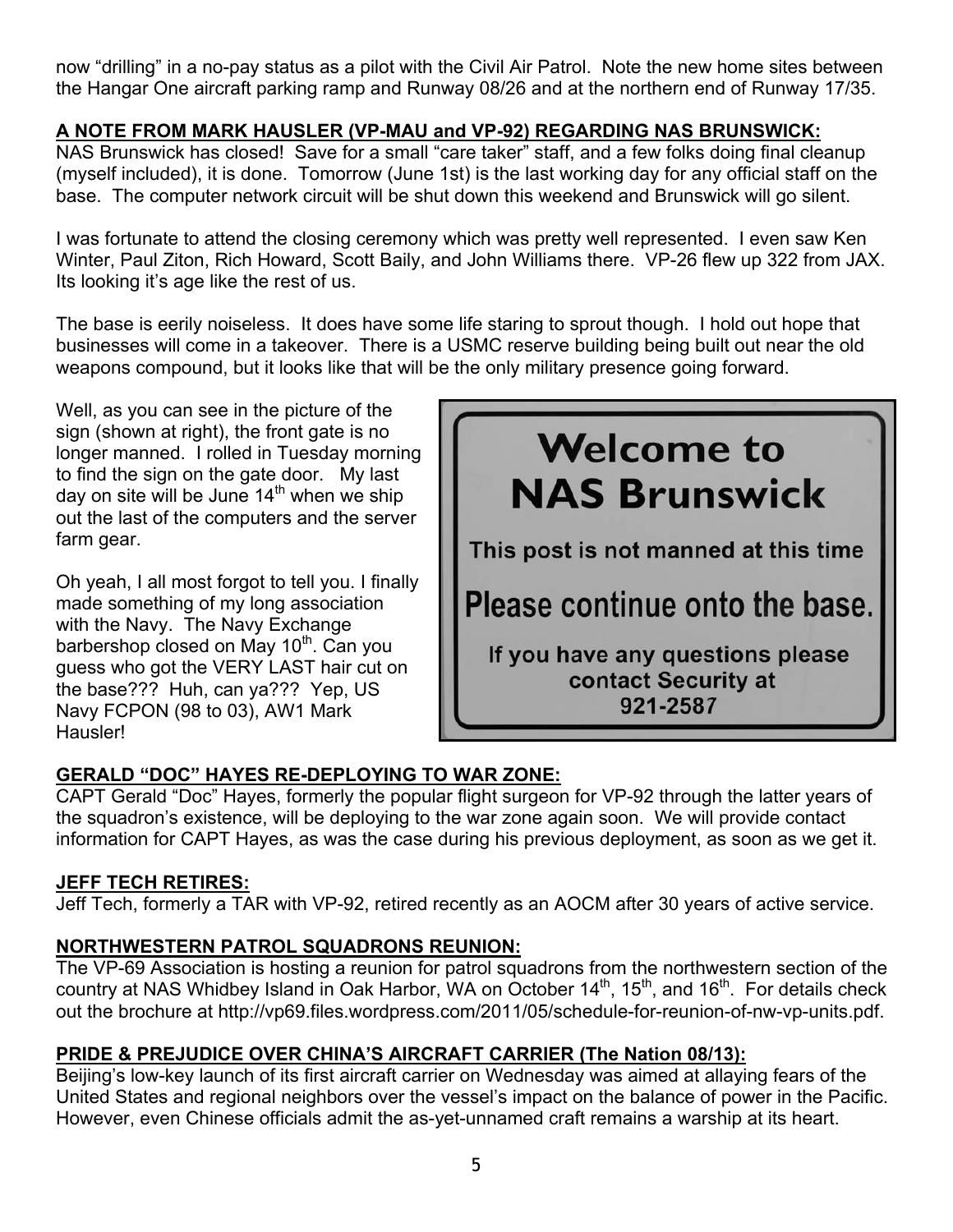Labeled a "scientific research and training" vessel by Beijing, the craft is the result of years long retrofitting of the Soviet-era, Ukrainian-built Varyag. It is expected to be named the Shi Lang after a 17th-century admiral who reclaimed Taiwan for the Qing Dynasty (1644-1911), but this won't be confirmed until its official maiden voyage.

As the silhouette of her distinctive sloped runway crossed the horizon and headed out to sea early on Wednesday - authorities have forbid navigation "in an area of sea 13.25 nautical miles wide and 22 nautical miles long in the northern Yellow Sea and Liao Dong Bay from August 10 to 14" - decades of speculation over the craft's significance showed no sign of abating.

While some argue the carrier, the first of three believed to be under construction in China, is so technically inferior to the US's behemoth carriers that it is more a threat to its own sailors than other nations, others see it as menacing statement of intent over China's claims to Taiwan and islands in the South China Sea.

More realistically, its immediate tasks will be boosting the morale of the People's Liberation Army Navy (PLAN), escorting cargo ships through pirated waters and anti-terrorism and emergency relief operations, according to a senior captain and director of Naval Research Institute of the People's Liberation Army writing in the China Daily.

However, he adds, "Since an aircraft carrier is a warship, it has a very important military value and can be used as a deterrent against other countries ... There is no doubt aircraft carriers will continue to play a decisive role in sea battles. Some other countries have forcibly occupied some of China's islands and their surrounding waters, and other maritime resources."

United States military officials mostly agree with the PLAN estimations of the carrier's future roles, even suggesting there is scope for joint operations.

"The Chinese will learn from the Shi Lang and design a carrier best suited to provide 'organic air' capability for PLA Navy surface forces operating beyond the range of Chinese land-based tactical aircraft," Eric A McVadon, Rear Admiral of the US Navy (Retired), told Asia Times Online.

"I would like to see the US move toward greater cooperation that could lead to sea-lane protection operations with the PLA Navy. I have often suggested the goal, which we should work toward, of USN and PLAN combined operations including a moderate-capability PLAN aircraft carrier for sealane security (such as the anti-piracy operations off Somalia)," said McVadon.

However, other observers say the prospect of joint policing of areas like shipping lanes is unlikely, as the US Navy (USN) and PLAN are "competing for carrier presence", particularly in the Pacific and South China Sea. The US currently operates 11 carriers.

"It would be unlikely that the USN and PLAN would both put their carrier at one specific sea lane together, except for a photo op," says James Bussert, co-author of PLAN Combat Systems Technology 1949-2010. "Since the Chinese Navy's main mission is control and sovereignty over South China Sea and waters within 200 miles of China, a prime goal is exclusion of our carriers, as they demonstrated when the USS Kitty Hawk tried to operate within range of Beijing after the South Korean ship [Cheonan] was sunk last March by a North Korean sub.

"PLAN and USN warships can operate together in joint exercises as in Somalia, but the Chinese carrier is not intending to compete against our carriers. They do not seek world-wide ocean responsibilities, as the USSR tried to do."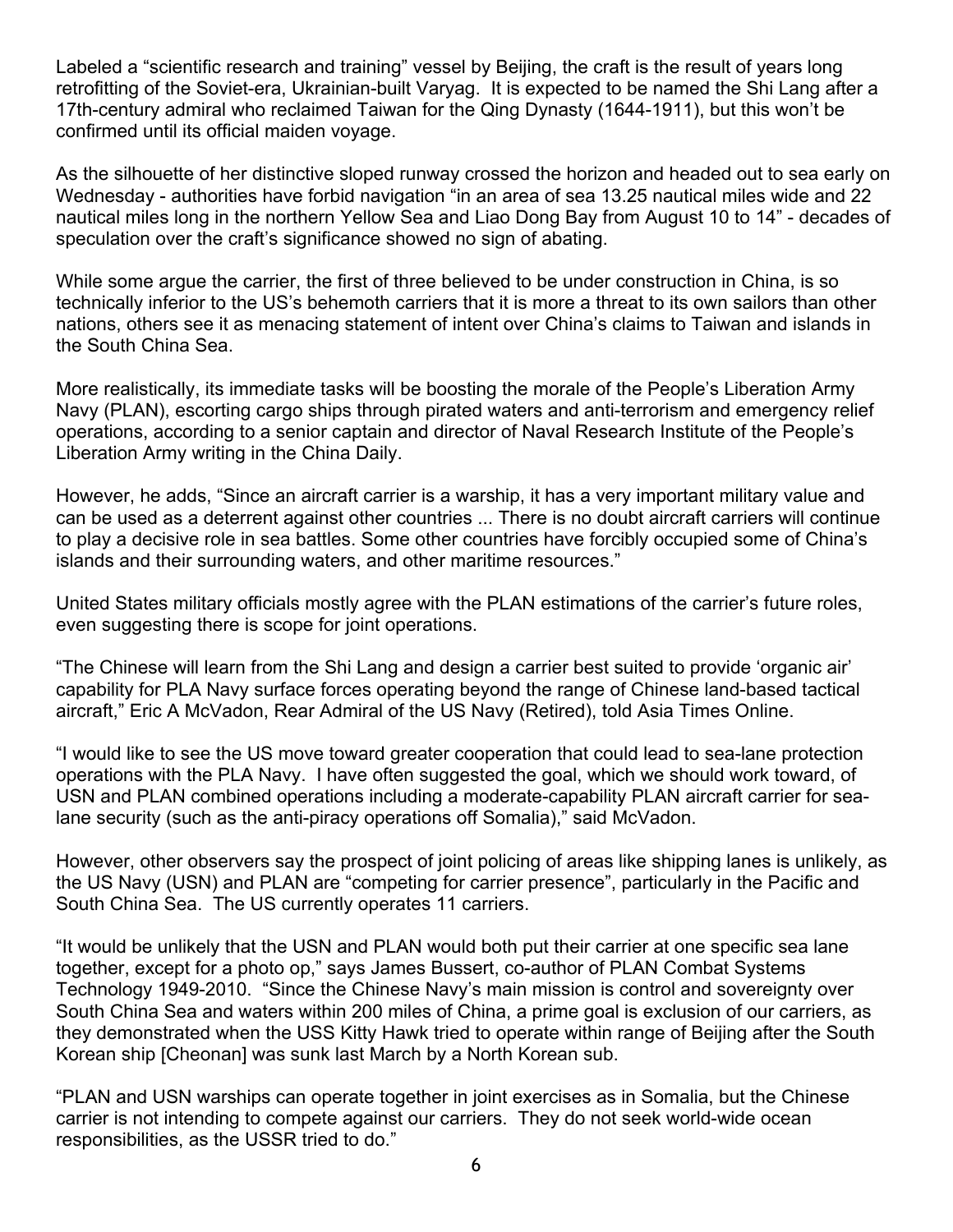The base needed to fulfill these responsibilities will be military facilities China is building on its southern coast, said Bussert.

"Large shelters, hardened ammunition depots and base support infrastructure being built for the last several years near Sanya on southern Hainan Island, will support Chinese aircraft carriers for South China Sea and Indian Ocean operations. Associated battle support group ships will also be based there. The Varyag will be mainly a training platform for crew and pilots of the following new construction carriers," said Bussert.

The 302-meter long carrier, which boasts 10-barreled Gatling gun Close-In Weapon System (CIWS) in comparison to the US Navy's six-barreled Phalanx CIWS guns, and an estimated 12 J-15 "Flying Shark" carrier-based fighters, dwarfs the French navy's flagship Charles de Gaulle (261 meters) and the British Invincible-class aircraft carriers (209 meters). Despite doubts over the Chinese carrier's construction and usefulness in a conflict with Taiwan, Taipei has wasted no time in responding to the ship's launch, swiftly unveiling its own "carrier killer" missile.

The Taiwanese military on Wednesday displayed a poster of a model Hsiung Feng ("Brave Wind") III (HF-3) anti-ship missile with its backdrop a large burning aircraft carrier with a similar sloping "ski jump" runway to the Chinese carrier. While next to the burning carrier were the Chinese characters for "carrier killer", the Taipei Times reported that its 120-kilogram payload would be unlikely to sink an aircraft carrier.

# *The Nation news article by Craig Guthrie*

# **CHINA LAUNCHES SECOND AIRCRAFT CARRIER – AS LUXURY HOTEL (The Guardian 08/11):**

While experts' eyes may be on the sea trials of the Varyag, another vessel has been making waves in the Chinese media. Like the Varyag, the Kiev is a former Soviet aircraft carrier. Like the Varyag – supposedly bought to serve as a floating casino – its buyers said they wanted to turn it into a leisure facility. The difference is that the Kiev is indeed welcoming guests, proudly billed as China's first aircraft carrier hotel.

Owners of the Binhai Aircraft Park believe China's burgeoning naval power will drum up customer interest. "Previously, China didn't have aircraft carriers. People find them mysterious and are curious about them. Even though China's first aircraft carrier has now gone on sea trials, it will be quite hard for the public to ever visit it," said marketing manager Liu Chang. "I guess people can come here to fulfil their curiosity."

Prices to stay in one of the five lavish presidential suites have yet to be set, but designers appear to have shunned standard naval decor in favour of something more luxurious. Pictures of one show a vast white circular bed, silver lamé drapes and a cowskin rug. The South China Morning Post reported that its owners had spent almost 100m yuan (£9.6m) on renovations – still rather less than the cost of refitting the Varyag.

*The Guardian news article by Tania Branigan.* 

# **U.S., HONDURAN DIVERS FIND SUB WITH 7.5 TONS OF COCAINE (Boston Herald 08/02):**

MIAMI — Crew members aboard a U.S. Coast Guard C-130 first spotted the knife-shaped craft skimming along the blue-green Caribbean waters off the coast of Honduras. They notified a Customs and Border Patrol airplane, which flew down for a closer look, confirming everyone's suspicions: It was a drug sub.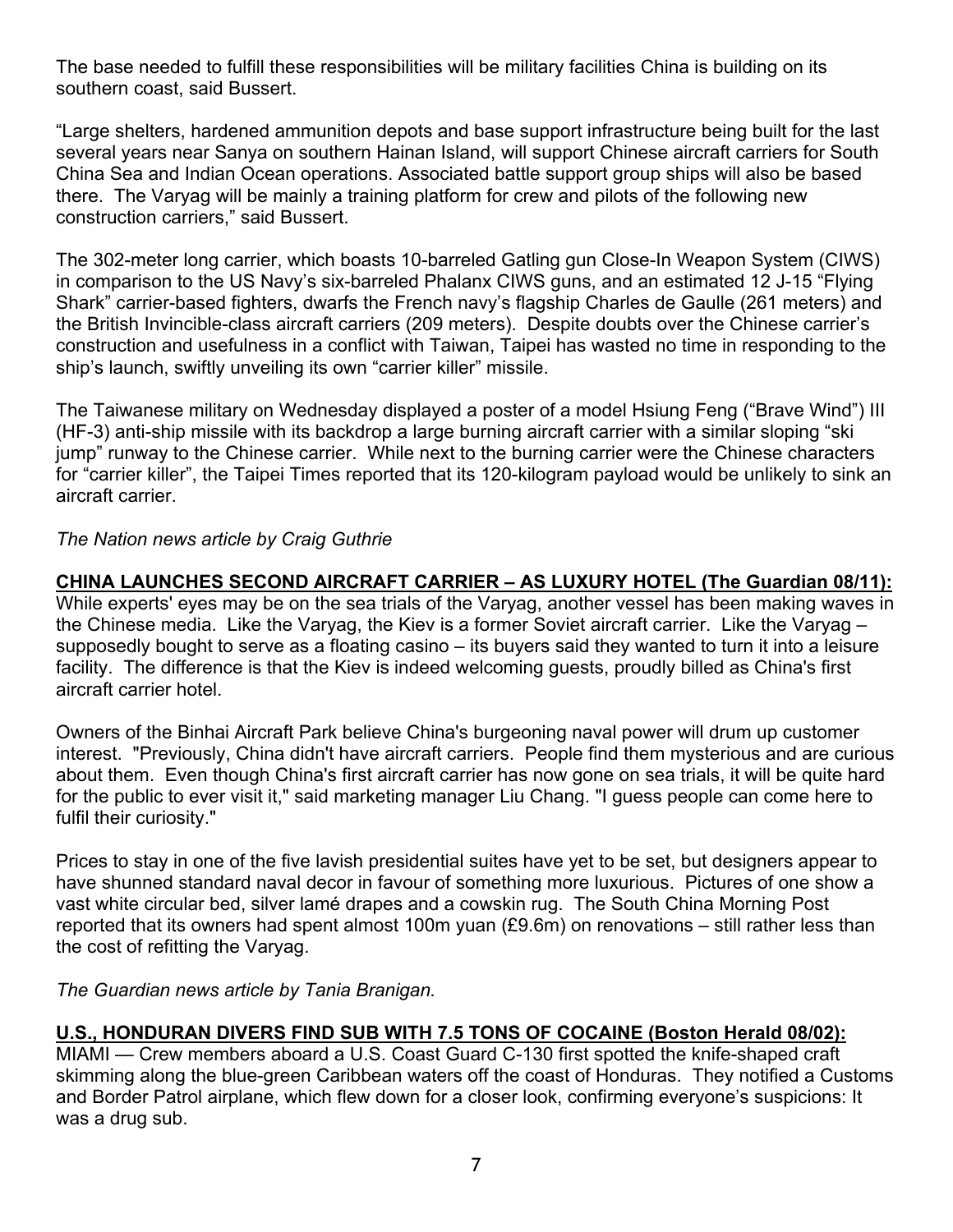Boston-based Coast Guard Cutter Seneca stopped the "self-propelled semi-submersible" -- the first interdiction of such a sub in the Caribbean -- and detained its five crew members, who managed to sink the vessel with almost all of the 7.5 tons of cocaine loaded inside. But Coast Guard, FBI and Honduran Navy divers, using sonar equipment, searched for almost two weeks since the July 13 event and found the submarine last Tuesday. It was about 50 feet below the surface and 16 nautical miles offshore. It was the first U.S. underwater removal of drugs from such a sub.

"Working on a buoy deck is dangerous enough," said Lt. Cmdr. Peter Niles, of the Charleston, S.C.-based Coast Guard Cutter Oak, which found the semi-submersible craft. "But this unique mission involved blending dive operations, boat operations and deck operations at the same time."

The five sub crew members, who were allegedly transporting the cocaine from Colombia to Mexico, were stopped by the Coast Guard as they tried to escape in a life raft. The defendants, from Colombia and Honduras, are awaiting detention hearings Friday in federal court in Tampa on charges of possessing cocaine with intent to distribute it in the United States.

Semi-submersible crafts are typically built in the jungles of Colombia by paramilitary rebel groups, which have deployed them in the Pacific Ocean and the Caribbean since the mid-1990s to transport cocaine to Mexico for distribution in the United States, authorities say. They're less than 100 feet long — built of fiberglass and wood to evade radar detection — and can carry up to five crew members and 10 tons of drugs for thousands of miles. They have a small tower in the middle so the crew can look out, steering the subs with the aid of a GPS device. Traffickers design the subs to sink rapidly when law enforcement officials attempt to stop them.

"Our goal is to interdict cocaine at sea when it is still concentrated in large loads before those drugs can be broken into small loads and smuggled across our border with Mexico," said Rear Adm. William Baumgartner, commander of the Seventh Coast Guard District, headquartered in Miami. Honduras' armed-forces chief, Gen. Rene Osorio, called the Coast Guard interdiction and seizure "the biggest blow to drug trafficking" in his country's history.

Coast Guard interdictions of semi-submersibles are more common in the Pacific Ocean along the Central American coast. Earlier this year, the Seattle Times reported on the Cutter Midgett, which interdicted a sub and arrested a four-man crew hundreds of miles off the coast of Costa Rica. The craft carried 6.6 tons of cocaine. The USCG crew sank the sub with most of the drugs on board.

Drug traffickers have long come up with creative ways to smuggle cocaine, heroin and marijuana into the United States. In 2006, federal authorities charged a Colombian ring with using dogs as drug "mules" — going well beyond the longtime practice of having couriers swallow drug-filled condoms. The Drug Enforcement Administration found six Labrador retrievers implanted with three kilograms of liquid heroin packets in Medellin, ready to be shipped on a commercial flight into the United States by way of Miami. The same cartel also concealed heroin in body creams and aerosol cans, or pressed the drug into bead shapes that were sewn into the lining of purses and luggage.

The pioneers of such innovative methods for shipping drugs were Colombian kingpins Gilberto and Miguel Rodriguez-Orejuela, brothers who revolutionized the drug trade in the '90s when their Cali cartel accounted for 80 percent of the cocaine on U.S. streets. Among the brothers' more inventive means to conceal tons of cocaine shipments: hollow concrete fence posts stuffed with the drug. The brothers are serving 30-year prison sentences.

*Boston Herald news article by Jay Weaver/McClatchy Newspapers*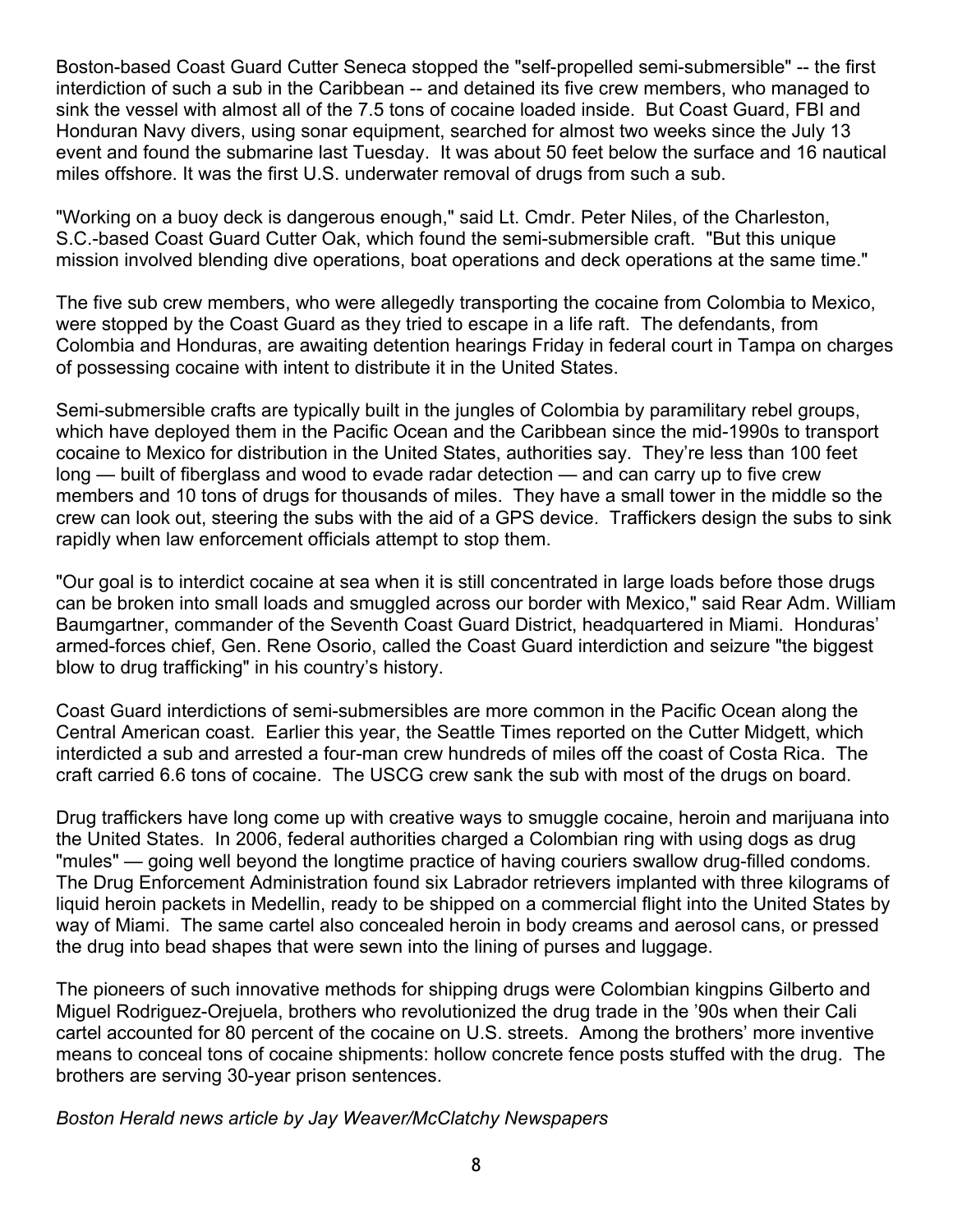**BOEING FLIES FIRST PRODUCTION P-8A POSEIDON (SeattlePI.com 07/19):**



*ABOVE: First takeoff of production P-8A on 7/7/2001 (Boeing photo by Jessica Oyanagi).* 

Boeing's first production P-8A Poseidon completed its first flight on July 7, Boeing announced Tuesday. The U.S. Navy plans to purchase 117 737-800-based P-8As to replace the P-3 Orion as its primary maritime patrol and reconnaissance aircraft.

The airplane took off from Renton Municipal Airport, beside Boeing's 737 final assembly plant, and landed 3 hours later at Seattle's Boeing Field, where Boeing installs military systems in the aircraft. Boeing is scheduled to deliver the plane to the Navy next year, with operations starting in 2013.

"This is the first P-8 that will go directly to the fleet in Jacksonville, Fla., so the aircraft's first flight is an important milestone for the Boeing team and our Navy customer," Chuck Dabundo, Boeing vice president and P-8 program manager, said in a news release. Boeing is building six flight-test P-8As and two ground-test aircraft under a separate contract. The first four flight-test aircraft are completing testing at Naval Air Station Patuxent River, Md.

*SeattlePI.com news article by Aubrey Cohen* 

# **NAVY BIDS ADIEU TO MID-COAST AT FORMAL BNAS CLOSING (The Times Record 06/01):**

BRUNSWICK — The Navy and the town of Brunswick, two cultures woven into a single community for nearly seven decades, exchanged goodbyes Tuesday in a heartfelt disestablishment ceremony for Brunswick Naval Air Station. When sailors ceremonially lowered the American flag the final time at the base just after 3 p.m., it marked the end for the air station, first established in 1943 as a training site for British pilots.

After a hiatus following World War II, the base served as one of the Navy's key North Atlantic observation posts from 1951 until the Base Realignment and Closure commission voted in 2005 to terminate the property's use as a military installation. That decision launched a six-year closure process that culminated Tuesday. For many who cherished the base — which for years introduced sailors from all over the country to Brunswick, repeatedly described Tuesday as a host community unrivaled in terms of warmth and local support — the official disestablishment proved bittersweet.

Retired Rear Adm. Harry Rich, a Harpswell resident who offered the keynote speech Tuesday, helped fight BRAC commission efforts to close Brunswick Naval Air Station in 1995 and again in 2005. The first time, Rich and others successfully kept the base off the closure list. "It's ironic that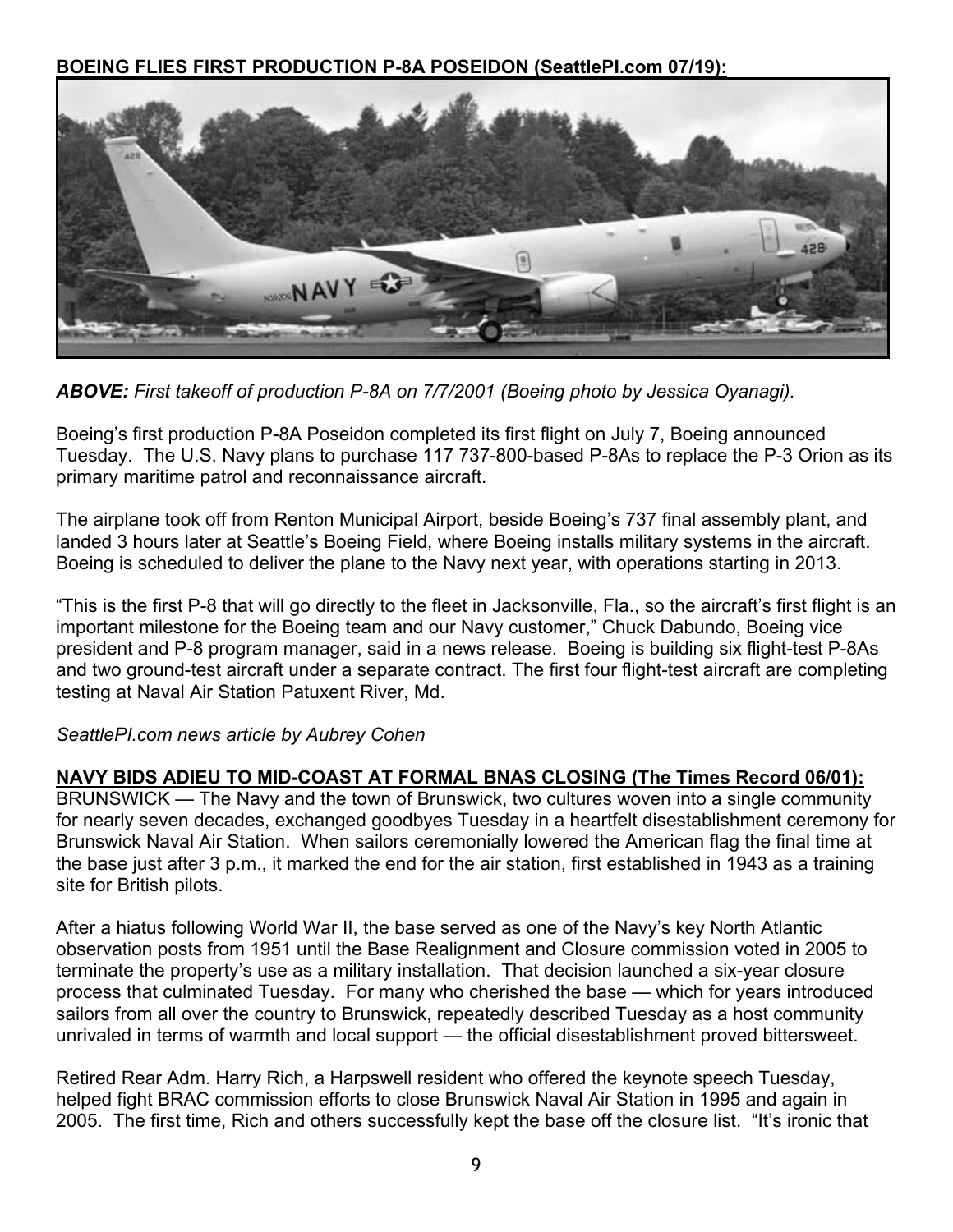I'm speaking here today," Rich told the crowd of more than 1,000 who gathered for the outdoor ceremony. "I spent four years of my life trying to prevent this day from happening."

Rich described how neighbors would fix his cars and deliver groceries for his wife and kids when he was deployed overseas, and how those same neighbors refused payment for the help when he got back. He told tales of local people for whom streets at the air station are named — Adm. Aubrey Fitch, who retired to Maine after a career so decorated the Navy named a Bath Iron Works-built ship after him, and Paul Burbank, a Harpswell native who went on to become a Navy flight instructor in Pensacola, Fla. — and how the base changed the direction of his life.

Rich said his older brothers joined the Army during World War II, and he planned to follow suit until he tagged along with his father on an electric company job 50 miles south of his hometown of Union. He said their Central Maine Power Co. truck rumbled to a stop along the road near where Fat Boy Drive-In is located today, and he watched in awe as Navy Corsair fighter planes swooped down to land at the adjacent base airfield. "It was love at first sight," he recalled, and he joined the Navy instead, launching a 35-year career in which he participated in the Berlin Airlift and helped recover the Gemini 9 spacecraft and its astronauts after they returned to Earth and splashed down in the Atlantic.

Also delivering remarks Tuesday were Gov. Paul LePage; Jackalyne Pfannenstiel, assistant secretary of the Navy, Energy, Installations and Environment; Arthur Mayo, chairman of the Midcoast Regional Redevelopment Authority board of directors; and Capt. William Fitzgerald, the final commanding officer of Brunswick Naval Air Station. Eleven of the base's former commanding officers returned for Tuesday's ceremony.

#### A place in history

Fitzgerald recalled a history of the site dating back to before the Navy's arrival, when the location was the first municipal airfield in Maine and, according to one man who spoke to him at a local event, hosted a visit by famed aviator Amelia Earhart. During the 1960s, he said, pilots used the Brunswick runways to reach new heights. Literally, as Marine Corps Lt. Col. W.C. McGraw and Navy Lt. Cmdr. D.W. Nordberg each set aircraft climb records, with the latter pushing the mark up to 15,000 meters in an F-4 Phantom.

"NAS Brunswick has also bled over the years and mourned the loss of aircraft and aircrew deaths from combat missions, from operational missions and from training accidents, some of which occurred right here in Maine — over Poland Springs and the Gulf of Maine," Fitzgerald said, "and all along, the community grieved with us. Our Memorial Gardens in the former NAS Brunswick Chapel offers hallowed grounds for reflection of those P-3 airmen who made the ultimate sacrifice."

Tuesday's disestablishment ceremony was the last in a long line of Navy closure milestones that have passed with pomp and circumstance since 2009. The departures of the last three patrol squadrons stationed in Brunswick, the disestablishment of the tenant Patrol and Reconnaissance Wing 5, and the closure of the base airfield were among the events to make up the Navy's long farewell to Brunswick. Once a base of more than 4,000 military personnel, only 10 active duty sailors were still stationed at Brunswick Naval Air Station on Tuesday, and the only Navy plane on hand was a signature P-3 Orion flown in specially for the ceremony by Patrol Squadron 26.

The Mt. Ararat and Brunswick high school bands filled the musical void left by the drawdown of instrument-playing sailors, while young Sea Cadets from the Bath-based Jason Dunham Division stepped in to handle color guard duties. "We could either mourn the loss of this great naval air station, lament the BRAC '05 decision to shut Brunswick down and question the rationale of those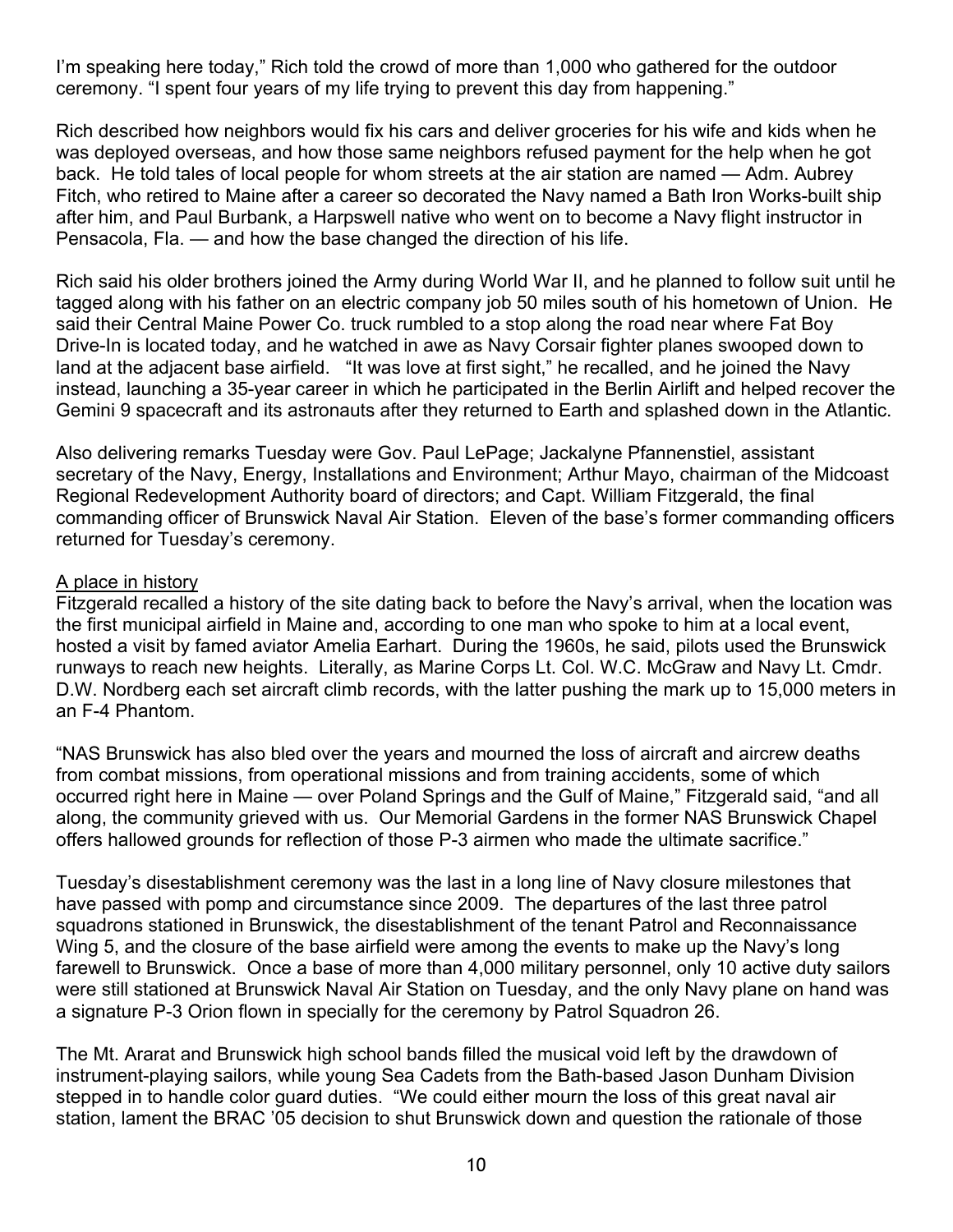who made the decision," Fitzgerald told those in attendance, "or, in keeping with my Irish heritage, we could make this like an Irish wake and celebrate the life of NAS Brunswick over the years."

## The future of the property

Speakers on Tuesday described visions of the 3,200-acre base property as it opens to civilian reuse — as a home for private technology and manufacturing firms, post secondary educational opportunities and protected natural spaces — to put a positive spin on the occasion. The Navy transferred 715 acres associated with the base airfield to the Midcoast Regional Redevelopment Authority (MRRA) two months before the official disestablishment, and worked out lease agreements to allow private businesses to begin renovating and moving into vacated Navy buildings early. Fitzgerald said that more than 30 percent of the base has already been made available to redevelopers, giving MRRA a head start at replacing the 5,000 jobs estimated to be lost as a result of the Navy's departure.

Speakers on Tuesday described that military-civilian collaboration as groundbreaking in the world of U.S. military base closures, where historically civilian groups have been made to wait at the gates until shuttered bases are completely disestablished. The accelerated transition process employed in Brunswick, Mayo said Tuesday, has been viewed as a blueprint for how to close military bases nationwide. As of today, the 3,200-acre property will be called Brunswick Landing, while a 74-acre satellite property in Topsham will be known as Topsham Commerce Park.

The early transfers and leases have resulted in the attraction of six companies already hiring employees to work in former base properties. Airplane manufacturer Kestrel Aircraft Co., information technology firm Resilient Communications Corp., FBO FlightLevel Aviation, New England Tent and Awning, and precision machining firm Maine Tool & Machine call Brunswick Landing home and several others are in negotiations to join them. Mayo noted that MRRA, the group charged with overseeing the civilian redevelopment of the base, has commitments from companies promising a combined \$150 million in private investment and 650 new jobs during the next few years.

In his remarks, Gov. LePage expressed hope that the original motto used by the Navy for the base when it was opened in 1943 will prove prophetic. "We will renew our Navy's motto, 'Built for Business,'" LePage told attendees Tuesday. "A battle cry that was established here nearly 70 years ago will be transformed from a military motto to civilian slogan."

#### *The Times Record news article by Seth Koenig*

# **NO U.S. INTENTION TO REPLACE PAKISTANI P-3C (Marco P. J. Borst via Andy Massa):**

The United States has so far not hinted at the provision of P-3C Orion surveillance aircraft to Pakistan as replacement of the two of three such aircraft destroyed in a terrorist attack on PNS Mehran in Karachi on May 22, it was learned here on Sunday.

"Two of three P-3C Orion aircraft provided to Pakistan by the United States were destroyed in the terrorist attack on PNS Mehran in Karachi on May 22. However, the United States has so far not conveyed it to Pakistan officially that the replacement of the destroyed planes will be provided," revealed a source in the Pakistani military on condition of anonymity.

When his attention was drawn towards a report published in a US newspaper, the source said that the report about provision of the replacement of two destroyed P3C Orion aircraft is completely wrong. He said that since the terrorist attack on Mehran Base in Karachi, no US official has hinted that P-3C Orion aircraft would be leased out or sold to Pakistan.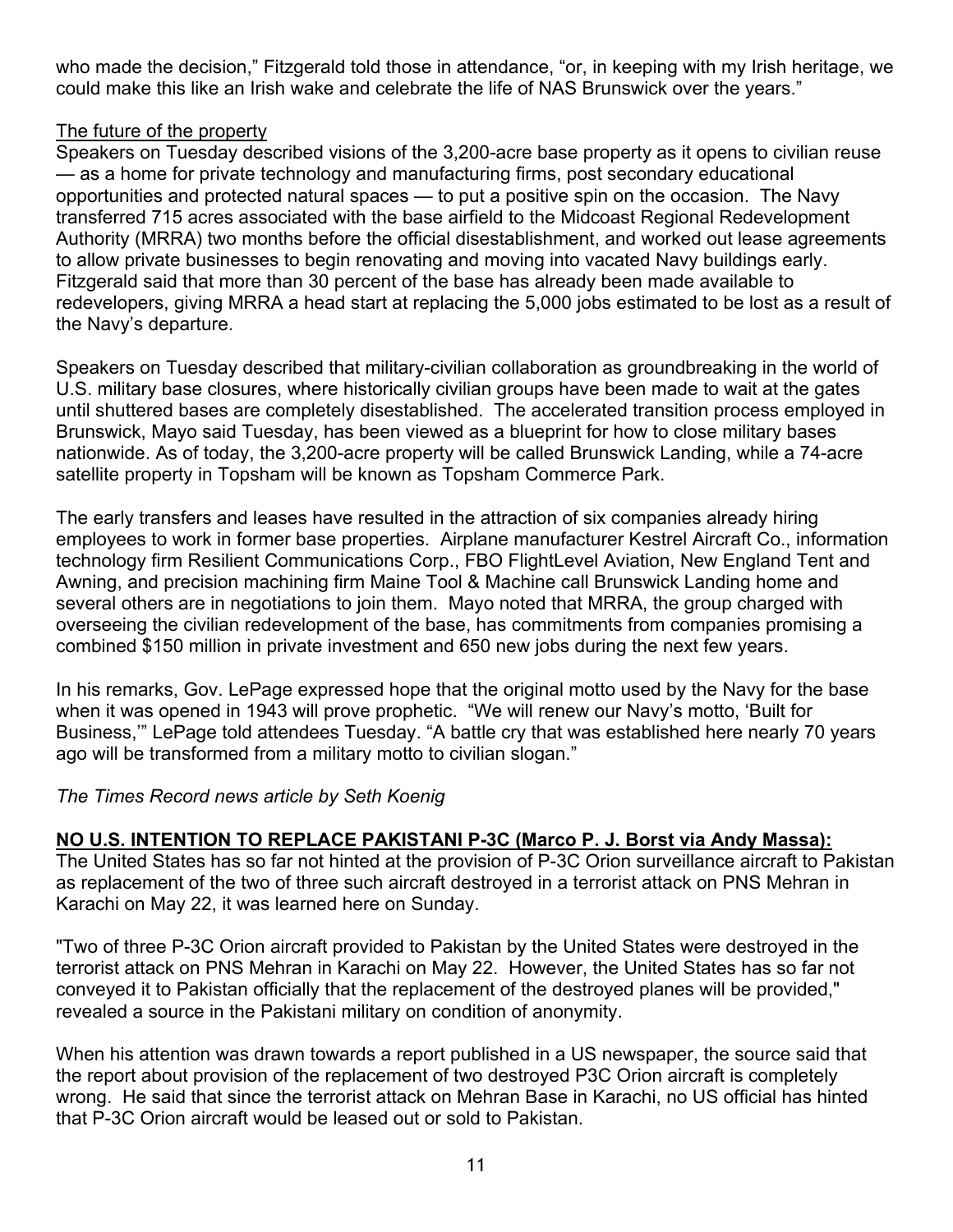"Since Pakistan lost the two very expensive aircraft because of the role it is playing in the global war against terrorism, the United States and other global powers must have a realization of this fact," said the source. "Pakistan will, however, not yield to any foreign pressure and will continue pursuing its policies for elimination of terrorism, which are in the interest of the country and the nation," the source remarked.

Some recent reports suggested that Pakistan demanded the US to replace the destroyed P-3C Orion aircraft with seven more such planes, but the US agreed to replacement of only two aircraft immediately but conditionally and other five will be provided in future.

Opinion writer and novelist David Ignatius also wrote in The Washington Post that the US will keep supplying F-16s and may replace two P-3C Orion surveillance planes destroyed in the PNS Mehran attack.

# **PAKISTANI COMMANDOS REGAIN CONTROL OF MILITARY BASE (The Guardian 05/23):**

Pakistani commandos regained control of a military base in central Karachi on Monday, ending an audacious 18-hour militant assault that killed 10 soldiers, destroyed two sensitive aircraft and dealt a humiliating blow to the army three weeks after the raid that killed al-Qaida leader Osama bin Laden.

Flames glowed over Pakistan's largest city amid a cacophony of gunfire and explosions as up to six heavily-armed militants wreaked havoc until Monday lunchtime inside the Mehran base, just off a major thoroughfare. Six American military contractors and 11 Chinese nationals were present but escaped unharmed, officials said.

The Pakistani Taliban claimed responsibility, describing the attack as "revenge for the martyrdom of Osama bin Laden". But analysts said a smaller jihadi group could also have been involved. Displaying pictures of dead attackers on his mobile phone, the interior minister, Rehman Malik, called on Pakistanis to unite against the Taliban and al-Qaida. "I regret that some of us believe they are our friends and are praying for them. I appeal to the nation to consider who is the real enemy," he said.

The sophistication of the assault, the duration of the siege and the attackers' apparent knowledge of the base raised fears about the weaknesses in Pakistan's military and stoked worries that the attackers received inside information. The military is still reeling from the 2 May US raid on Bin Laden's compound in Abbottabad, 35 miles north of Islamabad, fending off uncomfortable questions from Pakistanis about its defensive capabilities, as well as intense public anger towards the US.

Malik said the militants, armed with rifles and grenade launchers, approached the base from the Malir river, which runs behind it. Using wire cutters and a ladder, they scaled the perimeter fence and continued to the main base by exploiting a blind spot in surveillance camera coverage, suggesting detailed knowledge of the base layout. They headed straight for the aircraft hangars, where they fired rockets that destroyed a helicopter and two of the navy's four Orion P-3C surveillance planes, valued at \$36m each. The Orions are a key part of Pakistan's maritime defence and carry antisubmarine missiles that could be used against any Indian sea incursion. The US embassy, which initially denied any Americans were on the base, later confirmed that six contractors were present to service the Orions, two of which had been delivered last June.

Dozens of navy commandos and army rangers responded to the incursion, triggering a gunfight that continued through Sunday night until Monday lunchtime. Commuters grew alarmed as they travelled to work amid bursts of gunfire from the bases and screaming ambulances that rushed in and out the main gate. Malik said 10 military personnel died in the operation - the army earlier said 13 were killed - including one sailor, two rangers, three firemen and three naval commandos. He paid special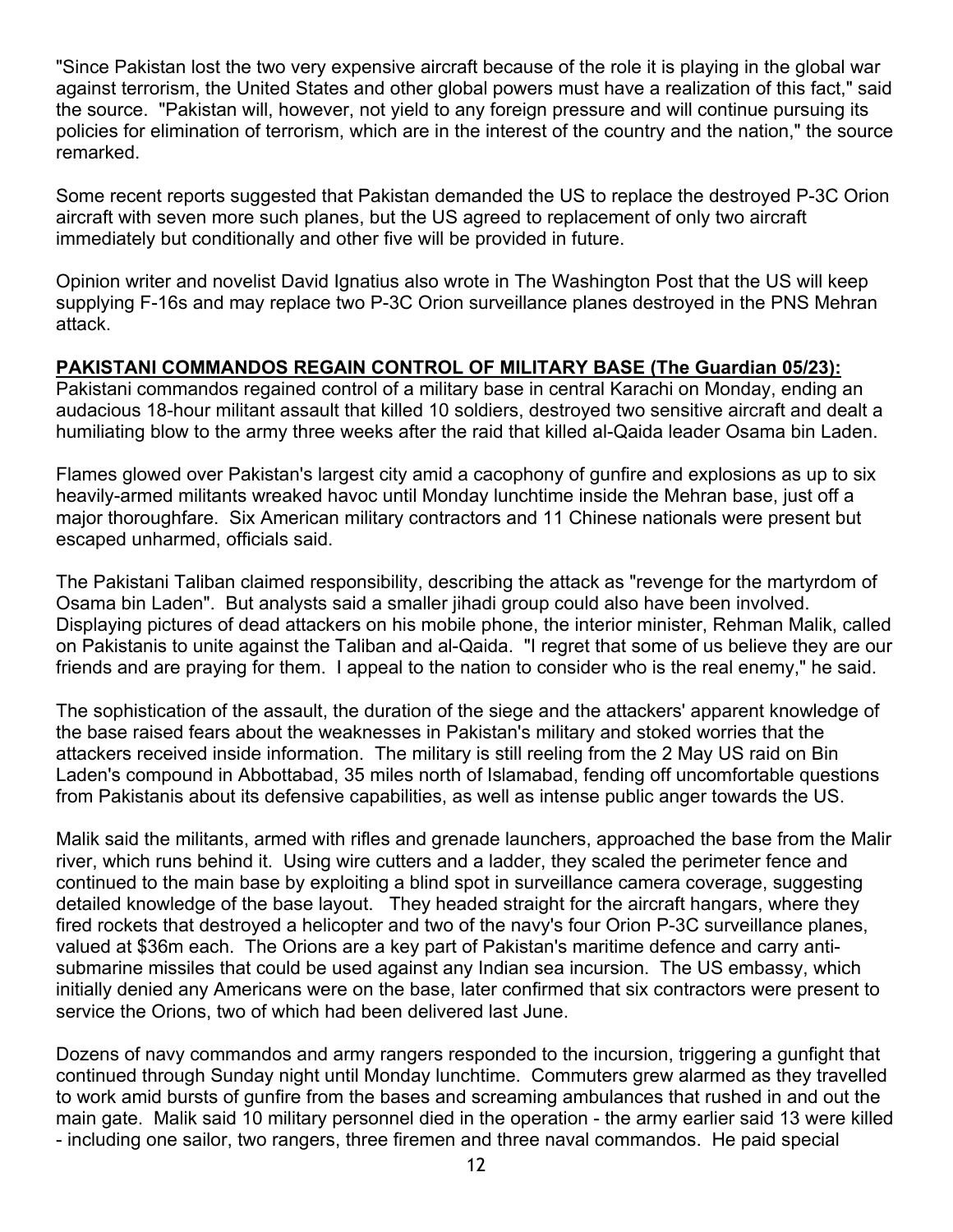tribute to Lieutenant Syed Yaser Abbas who led the response force. "He sacrificed his life to save the assets of the Pakistan army," he said. A Facebook memorial page has already been set up as a tribute to the dead lieutenant.

Pictures of other slain soldiers - fresh-faced men in their early 20s, mostly - quickly surfaced through Twitter and on television channels. The security forces eventually cornered the assailants in one building, where at least three died, one in a suicide explosion. The navy said two other attackers were thought to have escaped. Malik claimed the assault had been planned in the Taliban heartland of Waziristan but did not specify how he knew this. He said the militants were in their early- to mid-20s, with trim beards, fair skin and "sharp features". Oddly, he compared them to "characters out of a Star Wars movie".

It was the third major attack since Bin Laden's death, following suicide bombings that killed 90 military recruits and targeted an American convoy in Peshawar. The fact that such a small team could hold commandos at bay for 18 hours caused widespread shock, raising fresh questions about the security of Pakistan's nuclear arsenal, believed to be scattered at secret bases across the country.

Pakistan's prime minister, Yusuf Raza Gilani, condemned the attack as a "cowardly act of terror". But in a further sign of the confused debate on terrorism, several television commentators, many of them retired generals, claimed the raid was sponsored by a "foreign hand" - a euphemism for India, Israel or the US.

Meanwhile in Afghanistan, the Afghan Taliban denied media reports that its leader Mullah Omar had been killed in Pakistan. "The esteemed Amir ul Momineen [leader of the faithful] is alive and well and is leading the mujahideen in all aspects," said spokesman Zabiullah Mujahid.

An Afghan intelligence official later told reporters that Omar had been arrested in Pakistan's tribal belt. Pakistani intelligence said they had no information about Omar's whereabouts. In Pakistan's tribal belt, a US drone struck a vehicle near the Afghan border, killing four people, the latest in a surge of drone strikes since Bin Laden's death.

*The Guardian news article by Declan Walsh.* 

# **THE ANA PATRIOT SQUADRON:**

The ANA Patriot Squadron, a Boston-area affiliate of the Association of Naval Aviation that maintains the Shea Memorial Grove and operates the Shea Field Naval Aviation Historical Museum at the SouthField Development on former NAS South Weymouth, is always looking for new members. The group normally meets on alternate months on either the last Wednesday or the last Saturday. The ANA Patriot Squadron is a great group of people who were associated with or are interested in preserving the history and heritage of NAS Squantum and NAS South Weymouth. Check them out on the Internet at www.anapatriotsquadron.org, attend a meeting or two, and consider becoming a member. Membership is only \$15 per year. Meetings are typically held between 11 AM and noon in the group's temporary museum spaces in the Shea Fitness Center (remember that?) on old NAS South Weymouth and attendees usually go to a local pizza parlor for lunch afterwards.

# **RECOMMENDED READING:**

Looking for an interesting book? Check out "American Secret Projects: Bombers, Attack, and Anti-Submarine Aircraft 1945-1974" by Tony Butler and published by Ian Allan Publishing (www.ianallanpublishing.com). This profusely illustrated 224 page book covers a wide variety of obscure U.S. military aircraft design projects from the Cold War era including many proposed Navy VS and VP aircraft that never made it off the drawing boards. Well worth it for the insight it gives into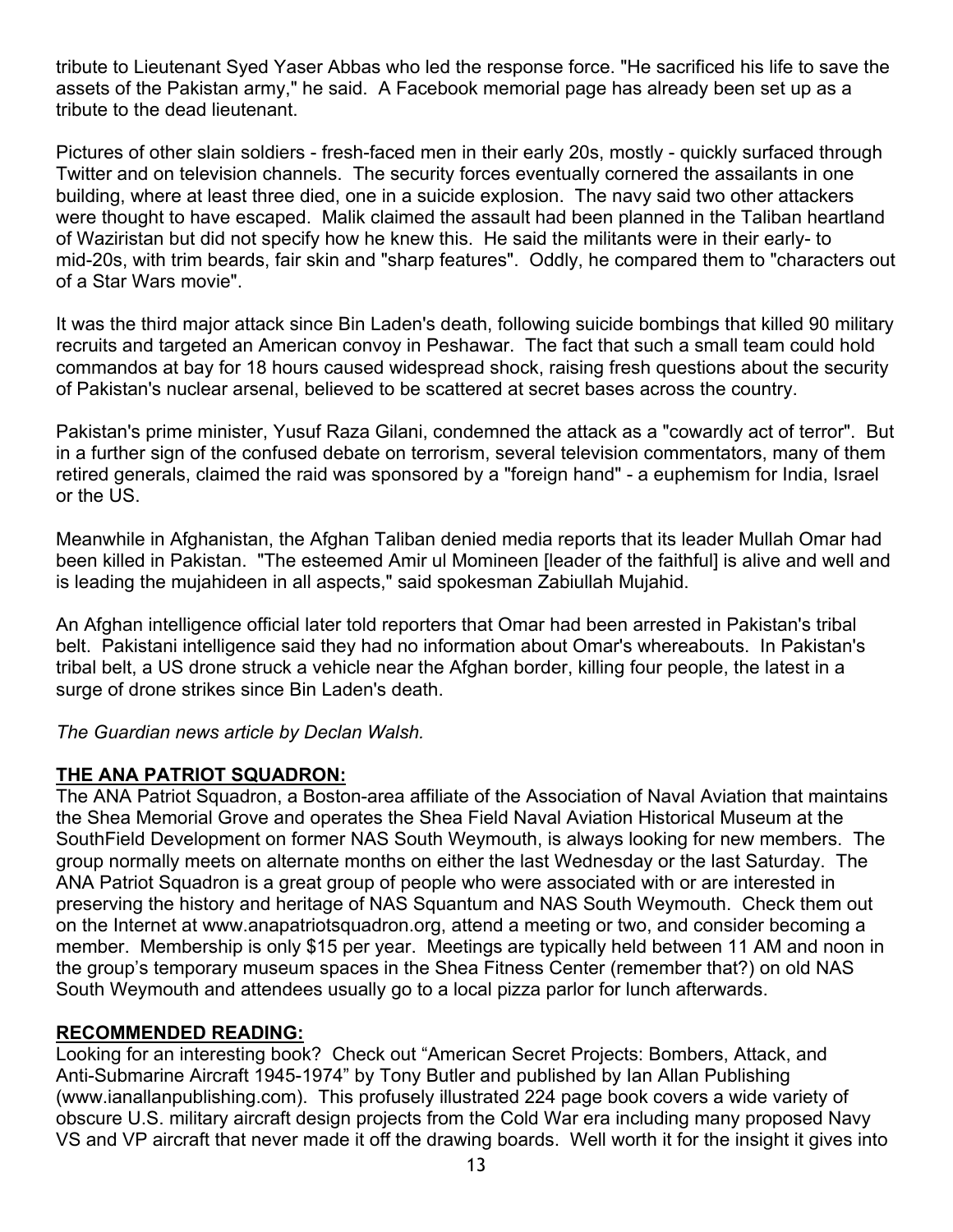the direction things might have gone if the S-2, P-2, and P-3 had proved unsuccessful. You can order this book on-line through Amazon or any decent bookstore by asking for ISBN 978-1-857803-31-0.

## **ON THE INTERNET:**

If you don't know it already, the Facebook social-networking web site at www.facebook.com has groups for VP-92, NAS South Weymouth, and NAS Brunswick where you can maintain contact with your former shipmates and keep tabs on news pertaining to the old command and bases.

#### **MONTHLY MEETING:**

We meet for lunch on the last Thursday of every month at the O Club at Hanscom AFB in Bedford, MA from 1130 to 1330. Join us if you can. If you don't have a military ID (base stickers are not required) call Bill Hanigan at 781-585-4950 so your name can be added to the base's security access list. Everyone without a military ID has to enter the base at the civilian gate, not the Hartwell gate.

# **PARTING SHOTS:**



*LEFT: Our shipmate Fran Creney would like to know who the ADCS shown here apparently retiring at NAS South Weymouth during June 1973 is. If you can name this person, and perhaps know his present whereabouts, please contact your newsletter editor and he will get the information to Fran.*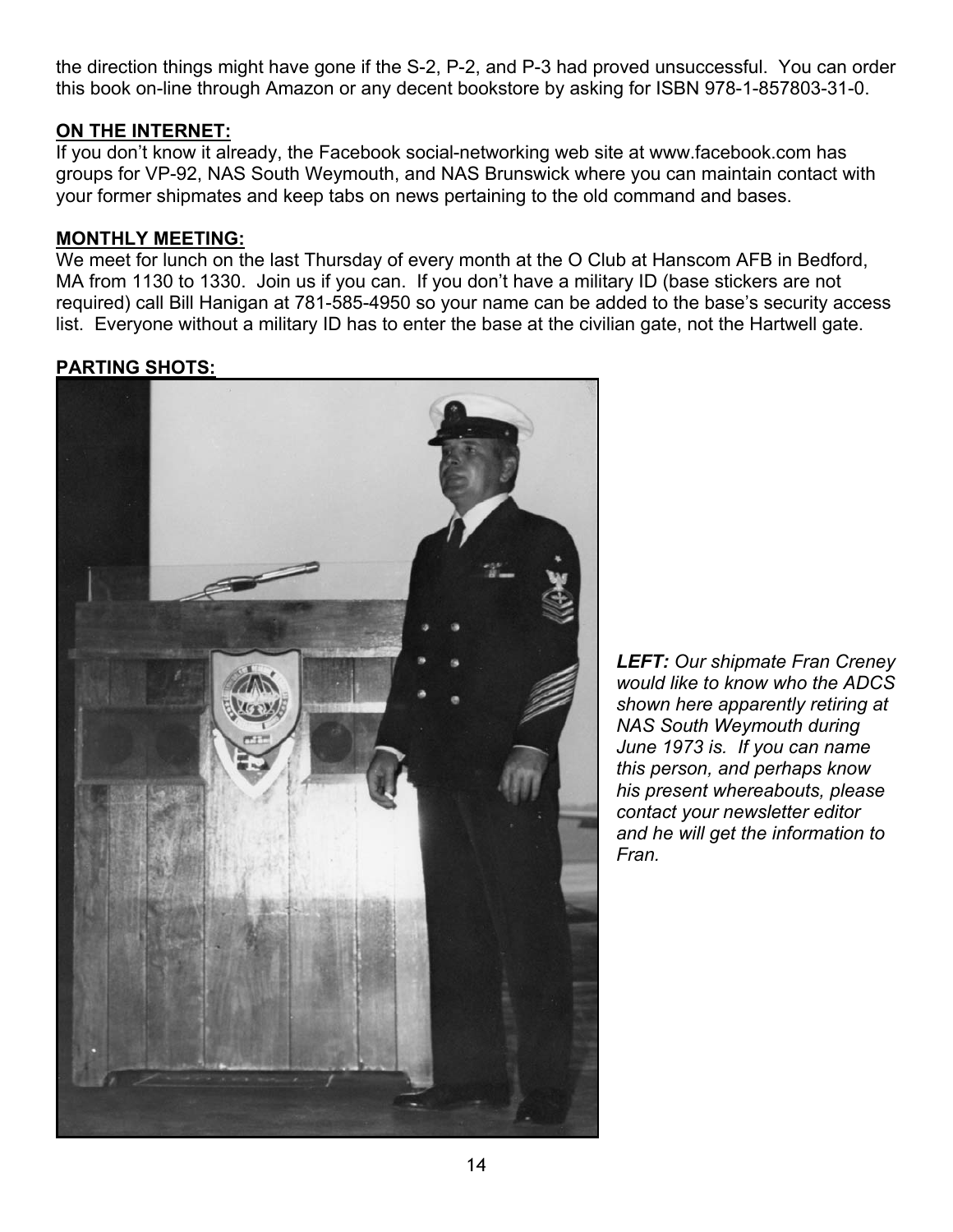

*ABOVE: Here's something for the Squantum old-timers. These men are the VP Line stationkeepers at NAS Squantum during 1946. Back then, the reserve patrol squadron at NAS Squantum was VP-ML-69 and they were flying PBY-5A and PBY-6A Catalinas. Note that the PBY in the background is still in wartime tri-color counter-shading camouflage. ANA Patriot Squadron collection. BELOW: You are a real NAS South Weymouth old-timer if you can remember when VP-911's P4Y-2 Privateers were parked out on the old circular blimp landing mat as shown here during 1956! Joe O'Neill photo. Got something similar to share? Contact Marc Frattasio at marc\_frattasio@yahoo.com.*





*Until Next Time, Lose Not Thy Speed In Flight Lest The Earth Rise Up And Smite Thee – "Frat".*